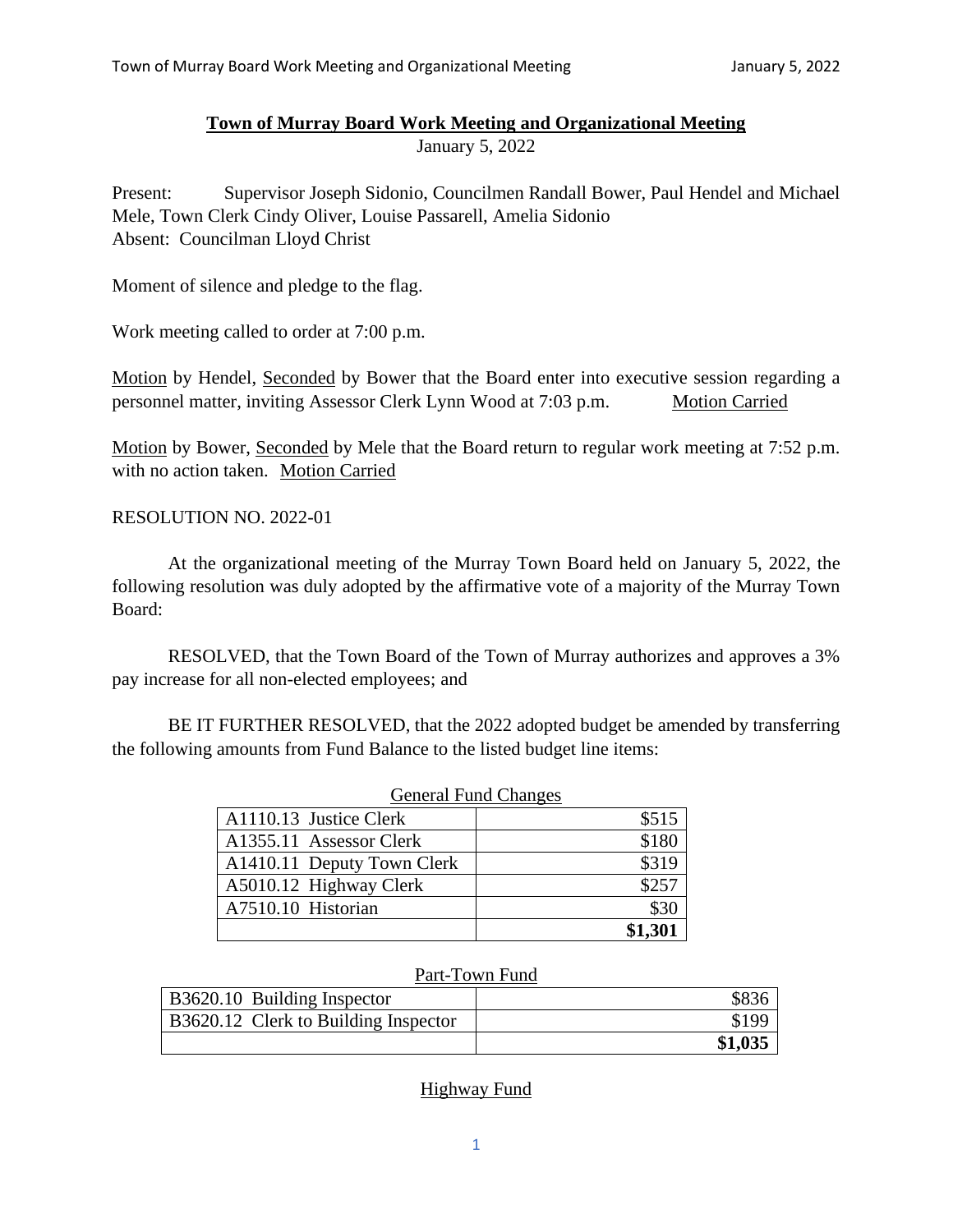| DA5140.10 Brush Services |         |
|--------------------------|---------|
| DA5142.10 Snow Removal   | \$3,897 |
|                          | \$4,431 |

| Part Town Highway               |         |  |
|---------------------------------|---------|--|
| DB5110.1 Maintenance of Streets | \$2,305 |  |
|                                 | \$2,305 |  |

## RESOLUTION NO. 2022-02

At a work meeting of the Murray Town Board held on January 5, 2022, the following resolution was duly adopted by the affirmative vote of a majority of the Murray Town Board:

BE IT RESOLVED, that the Town Board of the Town of Murray hereby appoints Stephanie Holtz as Assessor for the Town of Murray to a term to expire on September 30, 2025, and;

BE IT FURTHER RESOLVED, that she will be compensated to a salary of \$26,000 per year.

Motion by Hendel, Seconded by Mele to adjourn the work meeting at 7:54 p.m. Motion Carried

## RESOLUTION NO. 2022-03

At an Organizational Meeting of the Murray Town Board held on January 5, 2022, the following resolution was duly adopted by the affirmative vote of a majority of the Murray Town Board:

WHEREAS, The following Town of Murray 2022 Salaries, Appointments, Standard Work Hours/Day as required by New York State for retirement purposes only and Designations, etc. are approved and adopted as listed:

| <b>POSITION</b>                    | <b>SALARY</b> |
|------------------------------------|---------------|
| Assessor                           | \$26,000/yr.  |
| <b>Assessor Assistant</b>          | \$15.45/hr.   |
| Board of Assessment Review (3)     | \$200         |
| <b>Budget Manager</b>              | \$1,500/yr.   |
| Code Enforcement Officer Part Time | \$25/hr.      |
| Code Department Clerk Part Time    | \$15.45/hr.   |
| Council Person (4)                 | \$3,400/yr.   |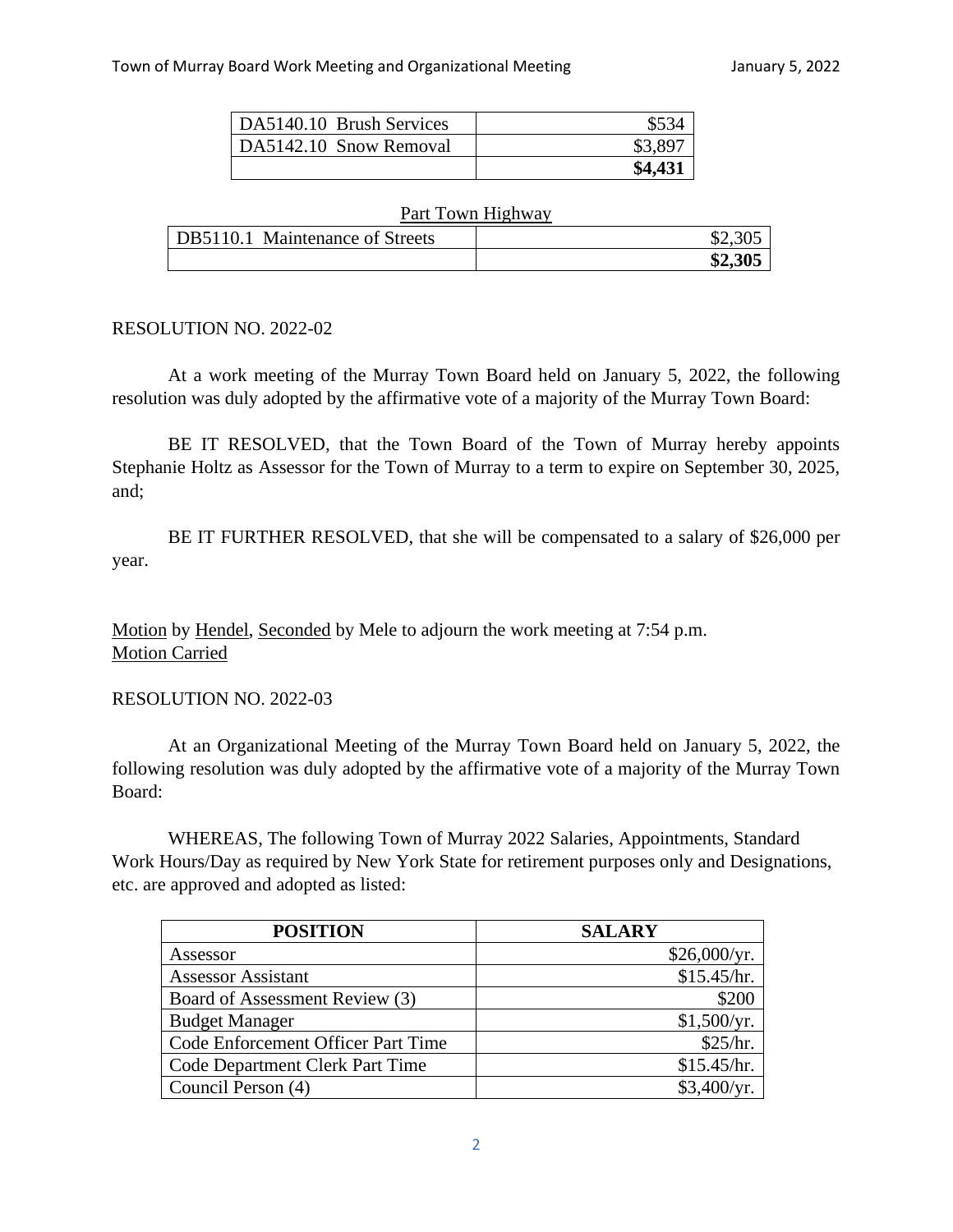| <b>Highway Superintendent</b>        | \$55,001/yr.                  |
|--------------------------------------|-------------------------------|
| <b>Highway Clerk</b>                 | \$15.45/hr.                   |
| <b>MEO Full Time</b>                 | \$28.52, \$27.69, \$24.85/hr. |
| <b>MEO</b> Part Time                 | \$20.21                       |
| Planning & Zoning Board Chair Person | \$60/meeting                  |
| Planning & Zoning Board Members      | \$30/meeting                  |
| <b>Registrar of Vital Statistics</b> | \$675/yr.                     |
| Supervisor                           | \$8,500/yr.                   |
| <b>Town Clerk</b>                    | \$32,958/yr.                  |
| Deputy Town Clerk                    | \$15.45/hr.                   |
| Town Historian                       | \$1,030/yr.                   |
| Town Justice (2)                     | \$13,574/yr.                  |
| <b>Clerk to Town Justice</b>         | \$15.45/hr.                   |
| <b>Water Billing Clerk</b>           | <b>TBD</b>                    |
| <b>Water Collections Clerk</b>       | \$11,530/yr.                  |
| Water Superintendent                 | \$11,228/yr.                  |

| <b>APPOINTED POSITION</b>                   | <b>INDIVIDUAL</b>           |
|---------------------------------------------|-----------------------------|
| Agricultural Rep. to Planning Board         | Lynn Vendetti               |
| Assessor                                    | Stephanie Holtz             |
| <b>Assessor Assistant Part Time</b>         | Lynn Wood                   |
| Attorney                                    | Underberg & Kessler         |
| <b>Budget Manager</b>                       | Joseph Sidonio              |
| Clerk to the Town Justice                   | Jeanne Spada                |
| Clerk to the Town Justice                   | Lindsay Fredendall          |
| Code Enforcement Officer Part Time          | Mylynda Kuba                |
| Representative to the County Planning Board | David Knapp                 |
| Deputy Highway Superintendent               | Dennis Mandigo              |
| Deputy Town Clerk                           | <b>Annette Curtis</b>       |
| Deputy Town Supervisor                      | Michael Mele                |
| <b>Highway Clerk</b>                        | Vacant                      |
| Historian                                   | Marsha DeFilipps            |
| <b>Property Manager</b>                     | Joseph Sidonio              |
| <b>Registrar of Vital Statistics</b>        | Cynthia Oliver              |
| Deputy Registrar of Vital Statistics        | <b>Annette Curtis</b>       |
| Representative to Assessor's Office         | Paul Hendel, Randal Bower   |
| Representatives to Historical Society       | Lloyd Christ, Michael Mele  |
| Representative to Highway & Water Dept.     | Paul Hendel, Joseph Sidonio |
| Representative to Justice Court             | Lloyd Christ, Michael Mele  |
| Representative to Planning & Zoning Boards  | Lloyd Christ, Michael Mele  |
| Representative to Town Clerk's Office       | Paul Hendel, Joseph Sidonio |
| Representative to Youth Commission          | Paul Hendel, Randall Bower  |
| <b>Water Billing Clerk</b>                  | Vacant                      |
| <b>Water Collections Clerk</b>              | Cynthia Oliver              |
| Water Superintendent                        | <b>Dirk Lammes</b>          |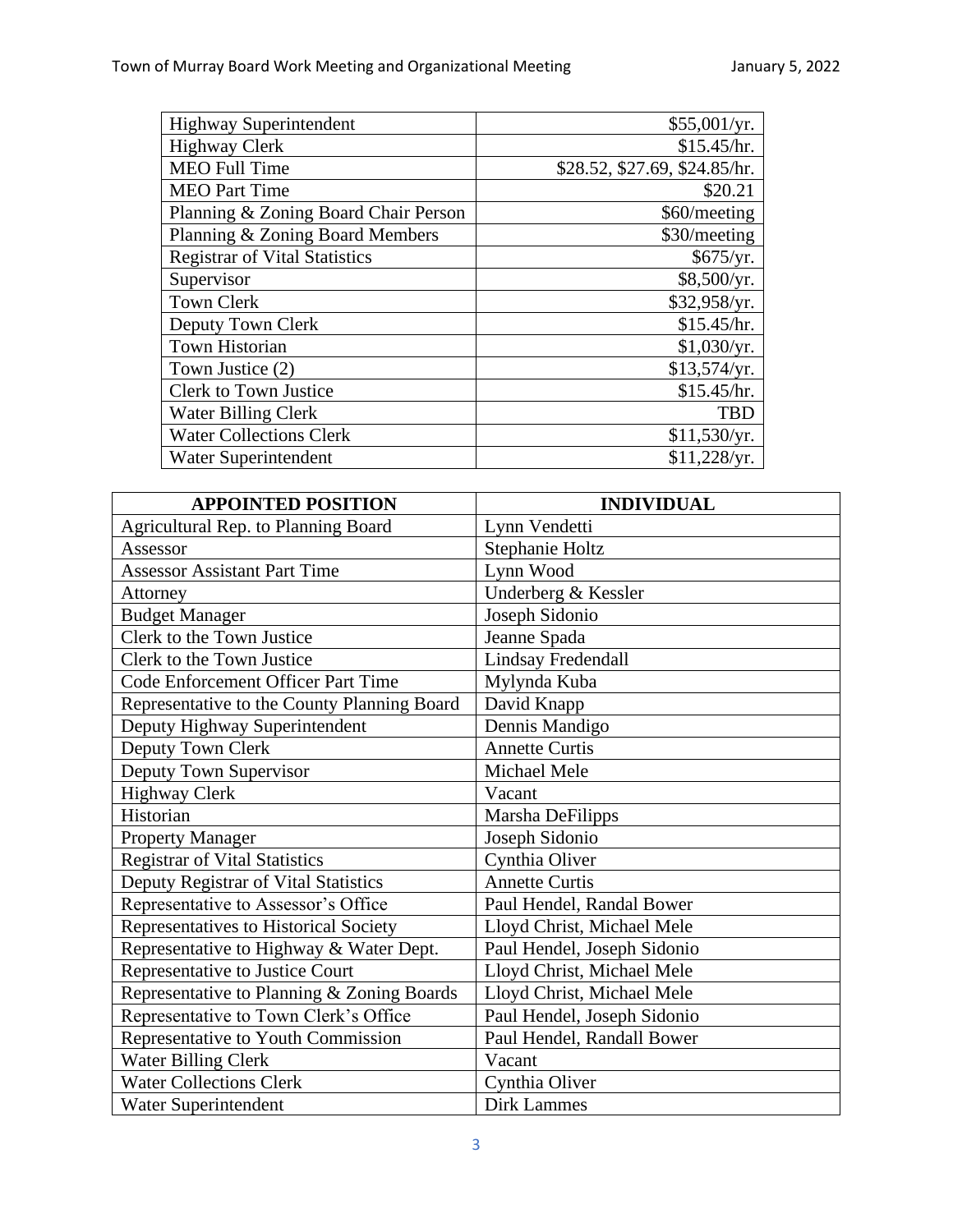| STANDARD DAY WORK HOURS PER DAY AS REQUIRED BY NEW YORK STATE FOR |                          |  |  |
|-------------------------------------------------------------------|--------------------------|--|--|
|                                                                   | RETIREMENT PURPOSES ONLY |  |  |

| <b>POSITION</b>                     | <b>STANDARD HRS/DAY</b> |
|-------------------------------------|-------------------------|
| Assessor                            | 6                       |
| <b>Assessor Assistant Part Time</b> | 6                       |
| <b>Budget Officer</b>               | 6                       |
| <b>Code Officer Part Time</b>       | 6                       |
| <b>Council Person</b>               | 6                       |
| <b>Highway Clerk</b>                | 6                       |
| <b>Highway Superintendent</b>       | 8                       |
| Historian                           | 6                       |
| <b>Laborer Part Time</b>            | 8                       |
| M.E.O.                              | 8                       |
| M.E.O. Part Time                    | 8                       |
| Supervisor                          | 6                       |
| <b>Town Clerk</b>                   | 6                       |
| Deputy Town Clerk                   | 6                       |
| <b>Town Justice</b>                 | 6                       |
| Clerk to the Town Justice           | 6                       |
| <b>Water Clerk</b>                  | 6                       |

- Five-Star and the Bank of Castile are designated as official depositories for the Town of Murray
- Batavia Daily News is designated the official newspaper of the Town of Murray and the Orleans Hub and Town website as an additional means for issuing notices
- Town officials are authorized to attend schools and training as needed or required at Town expense
- Town officials are reimbursed  $58.5¢$  per mile vehicle allowance for use of personal vehicle on Town business
- Pre-payment of bills if due date is prior to the next board meeting to avoid late fees
- Town board meetings to be held monthly on the  $3<sup>rd</sup>$  Monday of each month at 7:00 p.m.
- Town board work meetings to be held monthly on the  $1<sup>st</sup>$  Wednesday of each month as needed at 7:00 p.m.
- Highway Superintendent is reimbursed \$75 per month for personal cell phone use
- 2022 Vehicle Use Policy, Driver Record Check Policy and Town of Murray Code of Ethics
- 2022 Employee Benefits Policy

Oaths of office were given to Supervisor Sidonio, Councilman Paul Hendel, Councilman Michael Mele and Highway Superintendent Dirk Lammes.